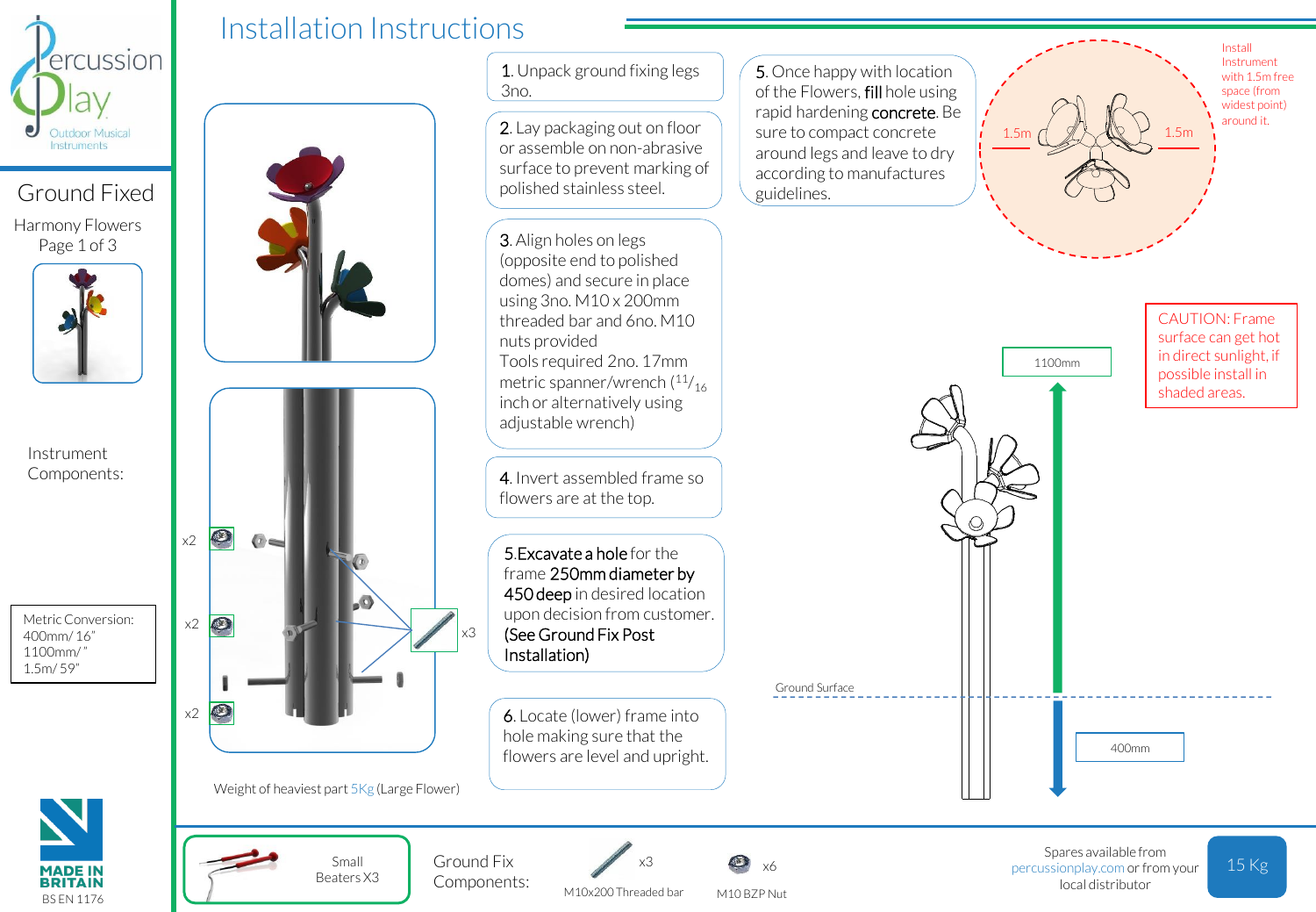

## Ground Fixed Harmony Flowers

Page 2 of 3



Instrument Components:





Small Beaters X3

Assembly Guide PPHARMF

M10x200 Threaded bar Ground Fix  $x_3$   $\infty$   $x_6$ Components:



x3

M10 BZP Nut

Spares available from percussionplay.com or from your local distributor

 $\Box$